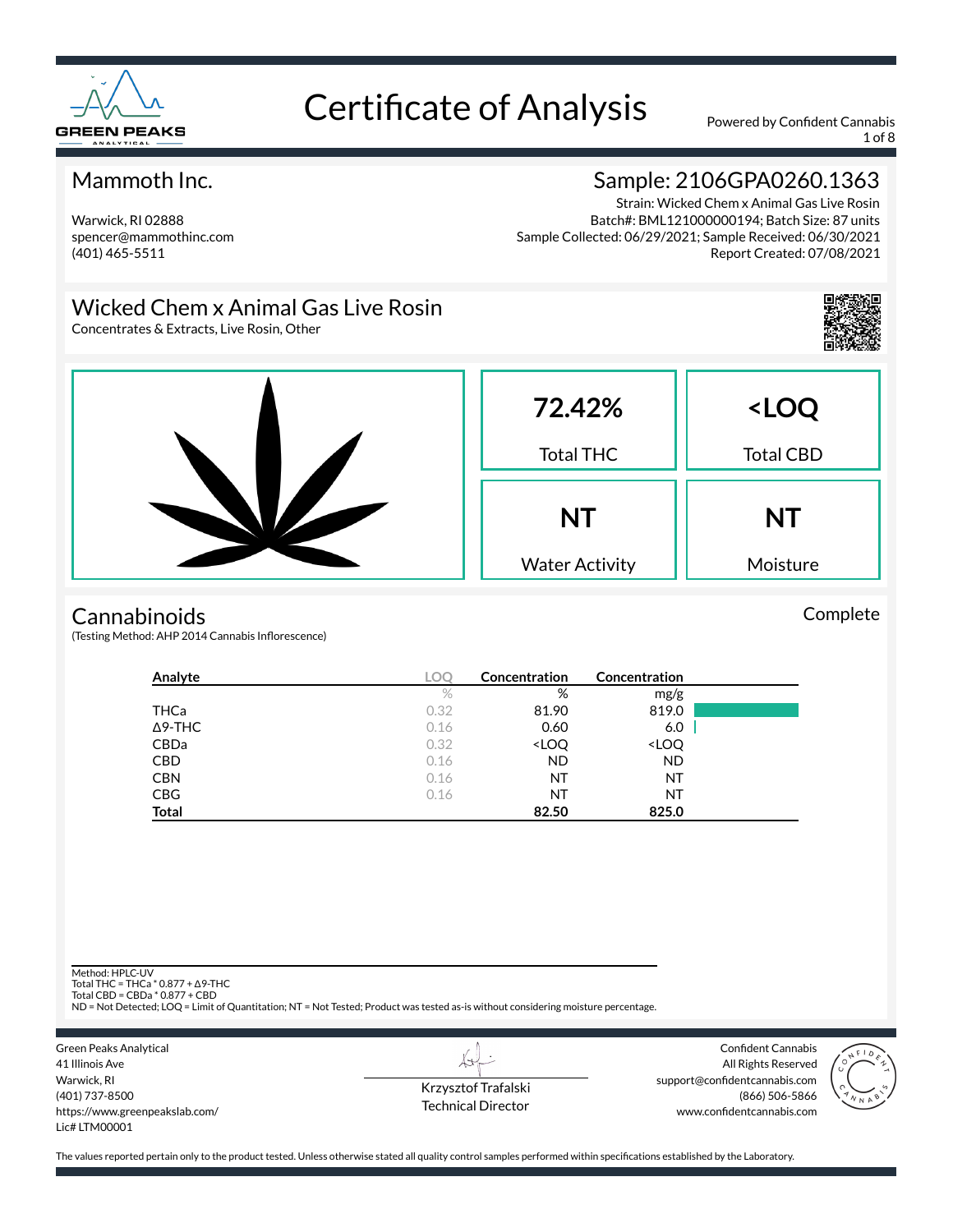

2 of 8

#### Mammoth Inc.

Warwick, RI 02888 spencer@mammothinc.com (401) 465-5511

## Sample: 2106GPA0260.1363

Strain: Wicked Chem x Animal Gas Live Rosin Batch#: BML121000000194; Batch Size: 87 units Sample Collected: 06/29/2021; Sample Received: 06/30/2021 Report Created: 07/08/2021

#### Wicked Chem x Animal Gas Live Rosin

Concentrates & Extracts, Live Rosin, Other



#### Sample Narrative

All samples were collected and analyzed within the established guidelines of 216-RICR-60-05-6 with all requirements met, unless otherwise noted in this Case Narrative. Samples were collected and maintained at ambient temperature prior to testing; results pertain only to the product(s) tested.

Green Peaks Analytical 41 Illinois Ave Warwick, RI (401) 737-8500 https://www.greenpeakslab.com/ Lic# LTM00001

Confident Cannabis All Rights Reserved support@confidentcannabis.com (866) 506-5866 www.confidentcannabis.com

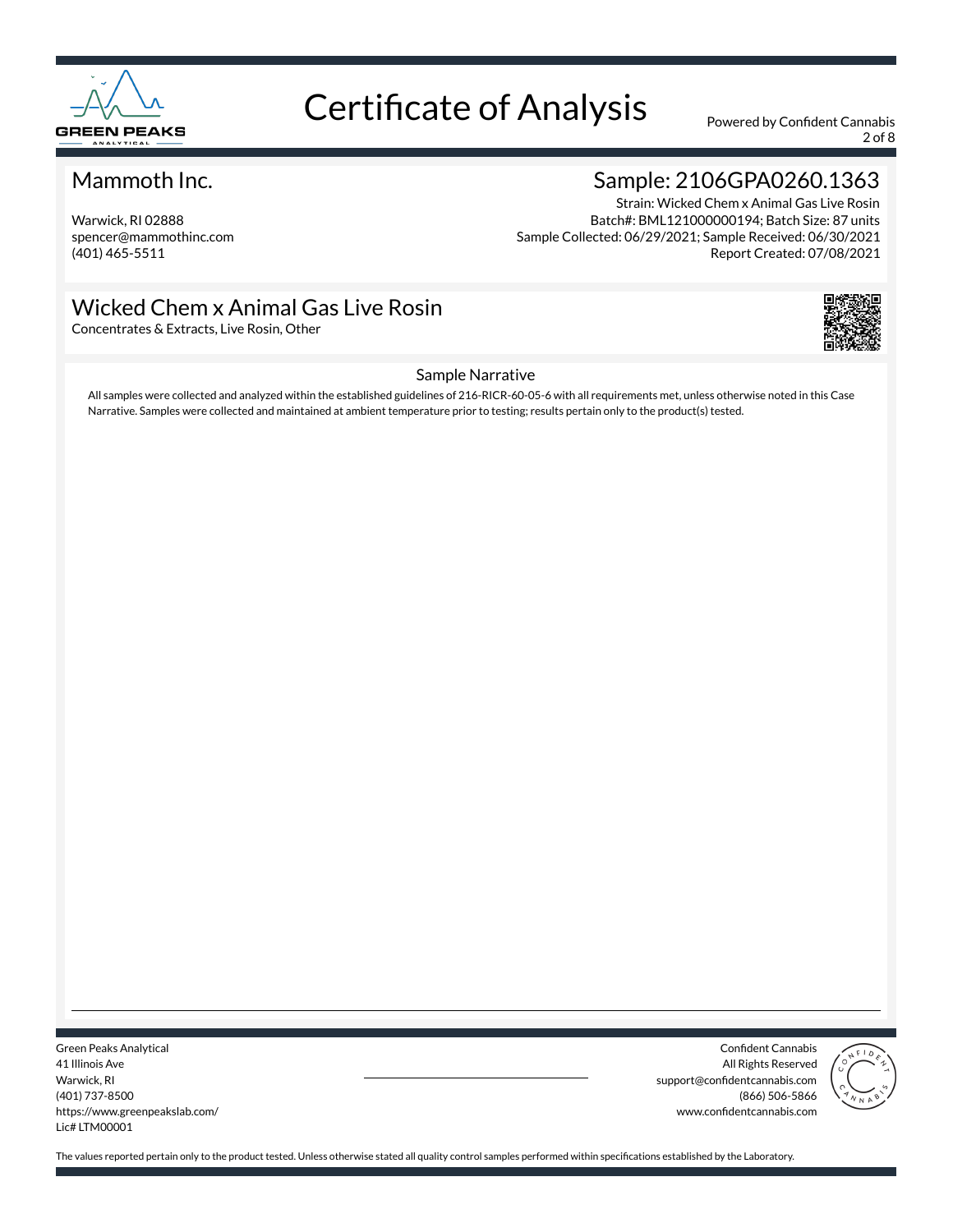

3 of 8

#### Mammoth Inc.

Warwick, RI 02888 spencer@mammothinc.com (401) 465-5511

### Sample: 2106GPA0260.1363

Strain: Wicked Chem x Animal Gas Live Rosin Batch#: BML121000000194; Batch Size: 87 units Sample Collected: 06/29/2021; Sample Received: 06/30/2021 Report Created: 07/08/2021

#### Wicked Chem x Animal Gas Live Rosin

Concentrates & Extracts, Live Rosin, Other



| 6/30/2021 |                                                                                                                                                                                                                                                      | Print   Confident Orders                                                                                                                                                                         |                                                                                                          |  |
|-----------|------------------------------------------------------------------------------------------------------------------------------------------------------------------------------------------------------------------------------------------------------|--------------------------------------------------------------------------------------------------------------------------------------------------------------------------------------------------|----------------------------------------------------------------------------------------------------------|--|
|           | <b>GREEN PEAKS</b><br><b>NALYTICAL</b>                                                                                                                                                                                                               | Chain of Custody<br>Order #2106GPA0260<br>Manifest #                                                                                                                                             |                                                                                                          |  |
|           | Client<br>Laboratory<br><b>Green Peaks Analytical</b><br>Mammoth Inc.<br>License: LTM00001<br>License: CV 0017<br>41 Illinois Ave<br>187 Chestnut Street<br>Warwick, RI 02888<br>Warwick, RI 02888<br>$L: +1401 - 737 - 8500$<br>$C: +1401-465-5511$ | <b>Lab Employe</b><br><b>Client Employee</b><br>70e Papay<br>Name:<br>Phone#: $465 -$                                                                                                            | Name: Joson Principi MMM: LTM00001-10<br>Phone #: 263-685-5005 DL#: 017-078-6566<br>MMM: $CV1001$<br>551 |  |
|           | <b>Order Date:</b><br>6/29/21                                                                                                                                                                                                                        | Odometer Start: 84070                                                                                                                                                                            | <b>Client Signature:</b>                                                                                 |  |
|           | Date of Pickup: 6/30/2)<br>Start Time of Pickup: Z: 17 PM<br>vehicle ID: Ford Transit<br>57797                                                                                                                                                       | Time Collected: 2:23 Pm<br>Time Returned to Lab: Z: 50Pm<br>Odometer End: 8407                                                                                                                   | Time:<br>Va l papa<br><b>Lab Signature:</b><br>Time: $Z.489m$                                            |  |
|           | Sample ID: 2106GPA0260.1356<br>Weight at Lab:  4. q<br>Sample Name: Glue Cheese<br>Strain Name: Glue Cheese<br>Min Sample (g): 11.0g<br>Category: Plant<br>Type: Flower - Cured                                                                      | Weight at Pickup: 14.1g<br>External Batch # (Size):<br>BML121000000190A (4540g)<br><b>External Lot # (Size):</b><br><b>Tests: Water Activity</b><br>SOP CAN-03<br><b>SOP B-118</b><br>SOP CAN-18 | Intact:<br>YN<br>Sealed:<br>$\mathsf{Y}~\mathsf{N}$<br><b>Foreign Matter:</b><br>YN<br>Destroy:<br>Y N   |  |
|           |                                                                                                                                                                                                                                                      | <b>IF A REAL PROPERTY AND A REAL PROPERTY AND REAL PROPERTY.</b>                                                                                                                                 |                                                                                                          |  |
|           | Sample ID: 2106GPA0260.1357<br>Weight at Lab: 5.74<br>Sample Name: Glue Cheese<br><b>Strain Name: Glue Cheese</b><br>Min Sample (g): 11.0g<br>Category: Plant<br>Type: Flower - Cured                                                                | Weight at Pickup: 5.74<br><b>External Ratch # (Size):</b><br>BML121000000190B (920g)<br><b>External Lot # (Size):</b><br><b>Tests: Water Activity</b><br><b>SOP B-118</b><br>SOP CAN-18          | Intact:<br>Y N<br>Sealed:<br>Y N<br><b>Foreign Matter:</b><br>Y N<br>Destroy:<br>Y N                     |  |
|           |                                                                                                                                                                                                                                                      | <b>The Community of Community</b>                                                                                                                                                                |                                                                                                          |  |
|           | Sample ID: 2106GPA0260.1358<br>Sample Name: Purple Chem THCA<br><b>Diamonds</b><br>Strain Name: Purple Chem<br><b>Category: Concentrates &amp; Extracts</b><br><b>Type: Diamonds</b>                                                                 | Weight at Pickup: Unit<br>External Batch # (Size):<br>BML12100000000187 (67 units)<br>Weight at Lab:   unit<br><b>External Lot # (Size):</b><br>Min Sample (g): 5.0g<br>Tests: SOP CAN-18        | Intact:<br>YN<br>Sealed:<br>Y N<br><b>Foreign Matter:</b><br>YN<br>Destroy:<br>YN                        |  |
|           |                                                                                                                                                                                                                                                      | <b>IN THE REAL PROPERTY AND REAL PROPERTY.</b>                                                                                                                                                   |                                                                                                          |  |
|           |                                                                                                                                                                                                                                                      |                                                                                                                                                                                                  |                                                                                                          |  |
|           | https://orders.confidentcannabis.com/print/CoC/2106GPA0260                                                                                                                                                                                           |                                                                                                                                                                                                  | 1/2                                                                                                      |  |
|           |                                                                                                                                                                                                                                                      |                                                                                                                                                                                                  |                                                                                                          |  |
|           |                                                                                                                                                                                                                                                      |                                                                                                                                                                                                  |                                                                                                          |  |

41 Illinois Ave Warwick, RI (401) 737-8500 https://www.greenpeakslab.com/ Lic# LTM00001

Green

All Rights Reserved support@confidentcannabis.com (866) 506-5866 www.confidentcannabis.com

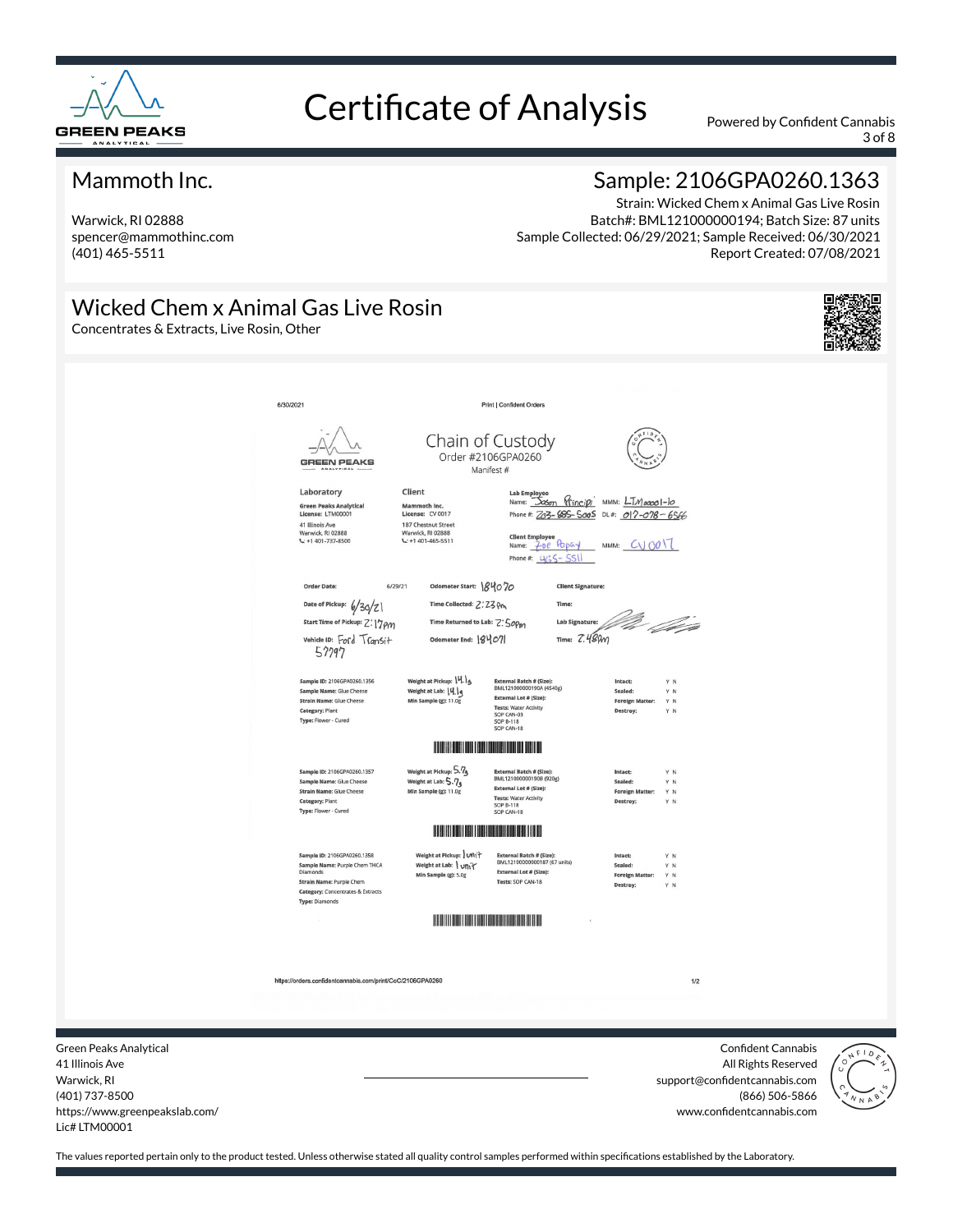

4 of 8

#### Mammoth Inc.

Warwick, RI 02888 spencer@mammothinc.com (401) 465-5511

#### Sample: 2106GPA0260.1363

Strain: Wicked Chem x Animal Gas Live Rosin Batch#: BML121000000194; Batch Size: 87 units Sample Collected: 06/29/2021; Sample Received: 06/30/2021 Report Created: 07/08/2021

## Wicked Chem x Animal Gas Live Rosin

Concentrates & Extracts, Live Rosin, Other



| 6/30/2021      |                                                                                                                                                                                                                                                                                                                                                                                                                                                                                                                                                                                                      |                                                                             | <b>Print   Confident Orders</b>                                                                               |                                     |                                                          |                          |
|----------------|------------------------------------------------------------------------------------------------------------------------------------------------------------------------------------------------------------------------------------------------------------------------------------------------------------------------------------------------------------------------------------------------------------------------------------------------------------------------------------------------------------------------------------------------------------------------------------------------------|-----------------------------------------------------------------------------|---------------------------------------------------------------------------------------------------------------|-------------------------------------|----------------------------------------------------------|--------------------------|
|                | Sample ID: 2106GPA0260.1359<br>Sample Name: GG4S1 Live Rosin<br>Strain Name: GG4S1<br>Category: Concentrates & Extracts<br><b>Type: Live Rosin</b>                                                                                                                                                                                                                                                                                                                                                                                                                                                   | Weight at Pickup: Uni+<br>Weight at Lab: \ vni+<br>Min Sample (g): 5.0g     | External Batch # (Size):<br>BML121000000197 (84 units)<br>External Lot # (Size):<br>Tests: SOP CAN-18         |                                     | Intact:<br>Sealed:<br><b>Foreign Matter:</b><br>Destroy: | Y N<br>Y N<br>Y N<br>Y N |
|                |                                                                                                                                                                                                                                                                                                                                                                                                                                                                                                                                                                                                      | <b>THE REAL PROPERTY OF PERSON</b>                                          |                                                                                                               |                                     |                                                          |                          |
| Rolls<br>Rolls | Sample ID: 2106GPA0260.1362<br>Sample Name: Purple Chem Pre<br>Strain Name: Purple Chem Pre<br>Category: Plant<br>Type: Preroli                                                                                                                                                                                                                                                                                                                                                                                                                                                                      | Weight at Pickup: 5 UNI+5<br>Weight at Lab: 5 UMPS<br>Min Sample (g): 10.0g | External Batch # (Size):<br>BML121000000187 (61g)<br>External Lot # (Size):<br>Tests: SOP B-118<br>SOP CAN-18 |                                     | Intact:<br>Sealed:<br><b>Foreign Matter:</b><br>Destroy: | Y N<br>Y N<br>YN<br>Y N  |
|                |                                                                                                                                                                                                                                                                                                                                                                                                                                                                                                                                                                                                      | <u> Haller Harrison (d. 1989)</u>                                           |                                                                                                               |                                     |                                                          |                          |
|                | Sample ID: 2106GPA0260.1363<br>Sample Name: Wicked Chem x<br>Animal Gas Live Rosin<br>Strain Name: Wicked Chem x<br>Animal Gas Live Rosin<br><b>Category: Concentrates &amp; Extracts</b><br>Type: Live Rosin                                                                                                                                                                                                                                                                                                                                                                                        | Weight at Pickup: Uni+<br>Weight at Lab: \ un +<br>Min Sample (g): 5.0g     | External Batch # (Size):<br>BML121000000194 (87 units)<br>External Lot # (Size):<br>Tests: SOP CAN-18         |                                     | Intact:<br>Sealed:<br><b>Foreign Matter:</b><br>Destroy: | YN<br>Y N<br>Y N<br>Y N  |
|                |                                                                                                                                                                                                                                                                                                                                                                                                                                                                                                                                                                                                      | <b>THE REAL PROPERTY OF STATE</b>                                           |                                                                                                               |                                     |                                                          |                          |
|                | <b>Tests Ordered</b>                                                                                                                                                                                                                                                                                                                                                                                                                                                                                                                                                                                 | Quantity                                                                    | <b>Unit Price</b>                                                                                             |                                     | <b>Total Price</b>                                       |                          |
|                | <b>Water Activity</b>                                                                                                                                                                                                                                                                                                                                                                                                                                                                                                                                                                                | $\overline{2}$                                                              | \$20.00                                                                                                       |                                     |                                                          | \$40.00                  |
|                | SOP CAN-18                                                                                                                                                                                                                                                                                                                                                                                                                                                                                                                                                                                           | 6                                                                           | \$65.00                                                                                                       |                                     | \$390.00                                                 |                          |
|                | <b>SOP B-118</b><br>SOP CAN-03                                                                                                                                                                                                                                                                                                                                                                                                                                                                                                                                                                       | $\overline{\mathbf{3}}$<br>$\mathbf{1}$                                     | \$200.00<br>\$150.00                                                                                          |                                     | \$600.00<br>\$150.00                                     |                          |
|                | <b>Pick Up Charge</b>                                                                                                                                                                                                                                                                                                                                                                                                                                                                                                                                                                                | 1                                                                           | [Refer to Lab Quote]                                                                                          |                                     | [Refer to Lab Quote]                                     |                          |
|                |                                                                                                                                                                                                                                                                                                                                                                                                                                                                                                                                                                                                      |                                                                             |                                                                                                               |                                     |                                                          |                          |
|                |                                                                                                                                                                                                                                                                                                                                                                                                                                                                                                                                                                                                      |                                                                             |                                                                                                               | <b>Lab Adjustment:</b><br>SUBTOTAL: | $-$40.00$<br>\$1,140.00                                  |                          |
|                |                                                                                                                                                                                                                                                                                                                                                                                                                                                                                                                                                                                                      |                                                                             |                                                                                                               | TAX (0.000%):                       |                                                          | \$0.00                   |
|                |                                                                                                                                                                                                                                                                                                                                                                                                                                                                                                                                                                                                      |                                                                             |                                                                                                               | <b>TOTAL:</b>                       | \$1,140.00                                               |                          |
|                | Disclaimer: Laboratories may be required to provide route maps, turnaround time, photo of sample, and other conditions separately.<br>Confident Cannabis (CC Software LLC) does not represent or warrant the validity or completeness of this Chain of Custody form. Confident<br>Cannabis is not providing any party listed on this Chain of Custody form with legal advice. Your use of this form is at your own risk. Confident<br>Cannabis does not assume any liability for providing you with the use of this form.<br>Additional Notes: * All Sandles avecues : 540700 in AMYJOUT temperature |                                                                             |                                                                                                               |                                     |                                                          |                          |
|                | https://orders.confidentcannabis.com/print/CoC/2106GPA0260                                                                                                                                                                                                                                                                                                                                                                                                                                                                                                                                           |                                                                             |                                                                                                               |                                     |                                                          | 2/2                      |
|                |                                                                                                                                                                                                                                                                                                                                                                                                                                                                                                                                                                                                      |                                                                             |                                                                                                               |                                     |                                                          |                          |
|                |                                                                                                                                                                                                                                                                                                                                                                                                                                                                                                                                                                                                      |                                                                             |                                                                                                               |                                     |                                                          |                          |

Green Peaks Analytical 41 Illinois Ave Warwick, RI (401) 737-8500 https://www.greenpeakslab.com/ Lic# LTM00001

Confident Cannabis All Rights Reserved support@confidentcannabis.com (866) 506-5866 www.confidentcannabis.com

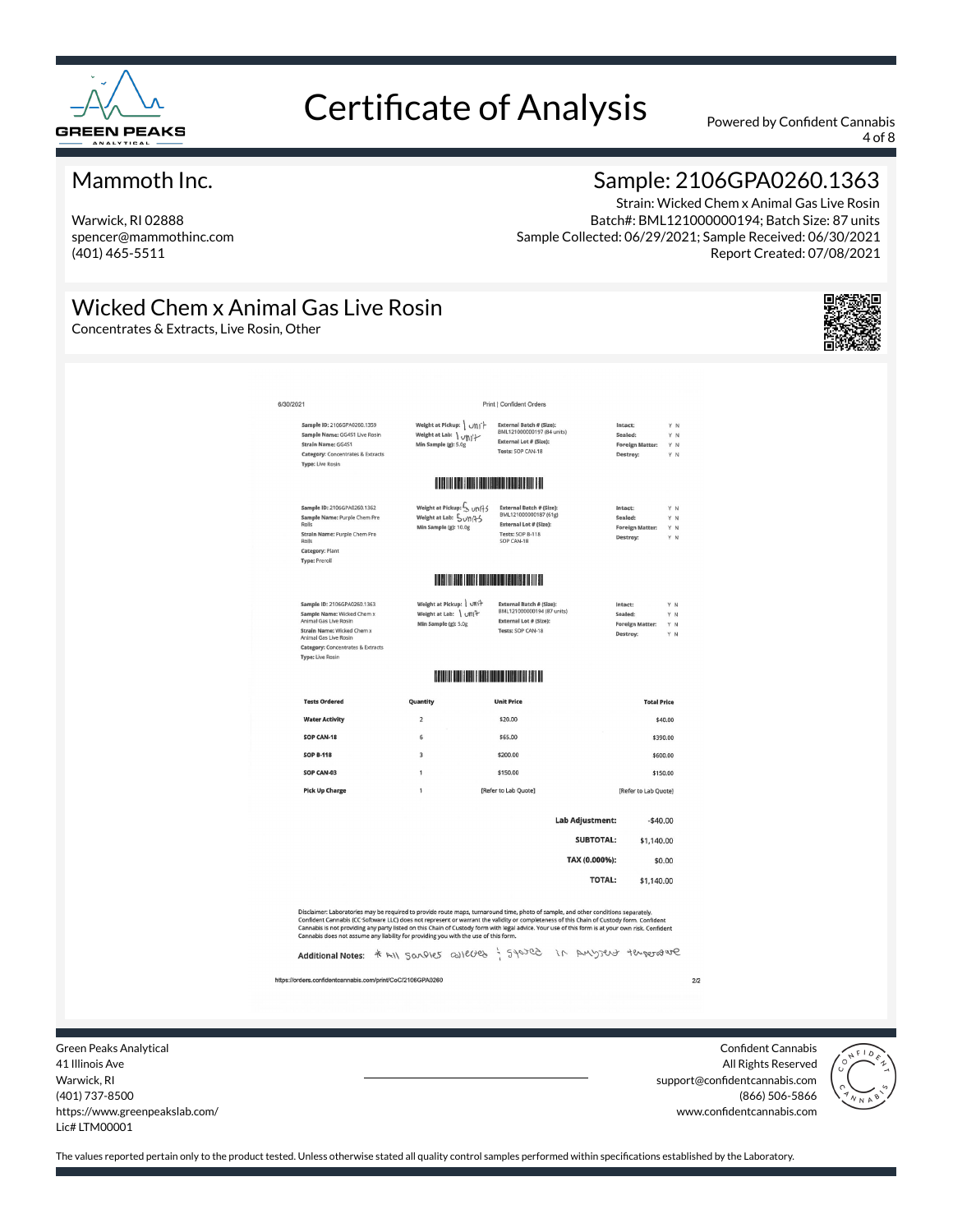

5 of 8

#### Mammoth Inc.

Warwick, RI 02888 spencer@mammothinc.com (401) 465-5511

### Sample: 2106GPA0260.1363

Strain: Wicked Chem x Animal Gas Live Rosin Batch#: BML121000000194; Batch Size: 87 units Sample Collected: 06/29/2021; Sample Received: 06/30/2021 Report Created: 07/08/2021

#### Wicked Chem x Animal Gas Live Rosin

Concentrates & Extracts, Live Rosin, Other



| 6/30/2021                                                                                      |                                                                                                                                                                                                            | <b>Print   Confident Orders</b>                                                                                                                     |                                                                                      |  |  |  |  |
|------------------------------------------------------------------------------------------------|------------------------------------------------------------------------------------------------------------------------------------------------------------------------------------------------------------|-----------------------------------------------------------------------------------------------------------------------------------------------------|--------------------------------------------------------------------------------------|--|--|--|--|
|                                                                                                | <b>GREEN PEAKS</b><br>ANALYTICAL                                                                                                                                                                           | Chain of Custody<br>Order #2106GPA0260<br>Manifest #                                                                                                |                                                                                      |  |  |  |  |
| Laboratory<br>License: LTM00001<br>41 Illinois Ave<br>Warwick, RI 02888<br>$L: +1401-737-8500$ | Client<br><b>Green Peaks Analytical</b><br>Mammoth Inc.<br>License: CV 0017<br>187 Chestnut Street<br>Warwick, RI 02888<br>$C: +1401-465-5511$                                                             | <b>Lab Employee</b><br>Name:<br>Phone #:<br>DL #:<br><b>Client</b> Employee<br>Name <sub>2</sub><br>H<000M<br>MMM:<br>Phone#: Q0556755              | MMM:<br>IVOOT                                                                        |  |  |  |  |
| Order Date:<br><b>Date of Pickup:</b>                                                          | Odometer Start: 184070<br>6/29/21<br><b>Time Collected:</b>                                                                                                                                                | Client Signature:<br>Time:                                                                                                                          |                                                                                      |  |  |  |  |
|                                                                                                | <b>Start Time of Pickup:</b><br><b>Time Returned to Lab:</b>                                                                                                                                               | <b>Lab Signature:</b>                                                                                                                               |                                                                                      |  |  |  |  |
| Vehicle ID:                                                                                    | Odometer End:   X407                                                                                                                                                                                       | Time:                                                                                                                                               |                                                                                      |  |  |  |  |
| <b>Category: Plant</b><br>Type: Flower - Cured                                                 | Sample ID: 2106GPA0260.1356<br><b>Weight at Pickup:</b><br>Sample Name: Glue Cheese<br>Weight at Lab:<br><b>Strain Name: Glue Cheese</b><br>Min Sample (g): 10.0g                                          | <b>External Batch # (Size):</b><br>BML121000000190A (4540g)<br><b>External Lot # (Size):</b><br>Tests: SOP CAN-03<br><b>SOP B-118</b><br>SOP CAN-18 | Intact:<br>Y N<br>Sealed:<br>Y N<br><b>Foreign Matter:</b><br>Y N<br>Destroy:<br>Y N |  |  |  |  |
|                                                                                                | <b>The Community of Community of Community</b>                                                                                                                                                             |                                                                                                                                                     |                                                                                      |  |  |  |  |
| <b>Category: Plant</b><br>Type: Flower - Cured                                                 | Sample ID: 2106GPA0260.1357<br><b>Weight at Pickup:</b><br>Sample Name: Glue Cheese<br>Weight at Lab:<br><b>Strain Name: Glue Cheese</b><br>Min Sample (g): 10.0g                                          | <b>External Batch # (Size):</b><br>BML121000000190B (920g)<br>External Lot # (Size):<br>Tests: SOP B-118<br>SOP CAN-18                              | Intact:<br>YN<br>Sealed:<br>YN<br><b>Foreign Matter:</b><br>Y N<br>Destroy:<br>Y N   |  |  |  |  |
|                                                                                                | <b>THE REAL PROPERTY OF STATE OF PROPERTY</b>                                                                                                                                                              |                                                                                                                                                     |                                                                                      |  |  |  |  |
| Diamonds<br>Type: Diamonds                                                                     | Sample ID: 2106GPA0260.1358<br><b>Weight at Pickup:</b><br>Sample Name: Purple Chem THCA<br>Weight at Lab:<br>Min Sample (g): 5.0g<br>Strain Name: Purple Chem<br><b>Category:</b> Concentrates & Extracts | <b>External Batch # (Size):</b><br>BML12100000000187 (67 units)<br>External Lot # (Size):<br>Tests: SOP CAN-18                                      | Intact:<br>Y N<br>Sealed:<br>Y N<br><b>Foreign Matter:</b><br>Y N<br>Destroy:<br>Y N |  |  |  |  |
|                                                                                                | <b>THE REAL PROPERTY OF A REAL PROPERTY</b>                                                                                                                                                                |                                                                                                                                                     |                                                                                      |  |  |  |  |
|                                                                                                | https://orders.confidentcannabis.com/print/CoC/2106GPA0260                                                                                                                                                 |                                                                                                                                                     | 1/2                                                                                  |  |  |  |  |
|                                                                                                |                                                                                                                                                                                                            |                                                                                                                                                     |                                                                                      |  |  |  |  |

Green Peaks Analytical 41 Illinois Ave Warwick, RI (401) 737-8500 https://www.greenpeakslab.com/ Lic# LTM00001

Confident Cannabis All Rights Reserved support@confidentcannabis.com (866) 506-5866 www.confidentcannabis.com

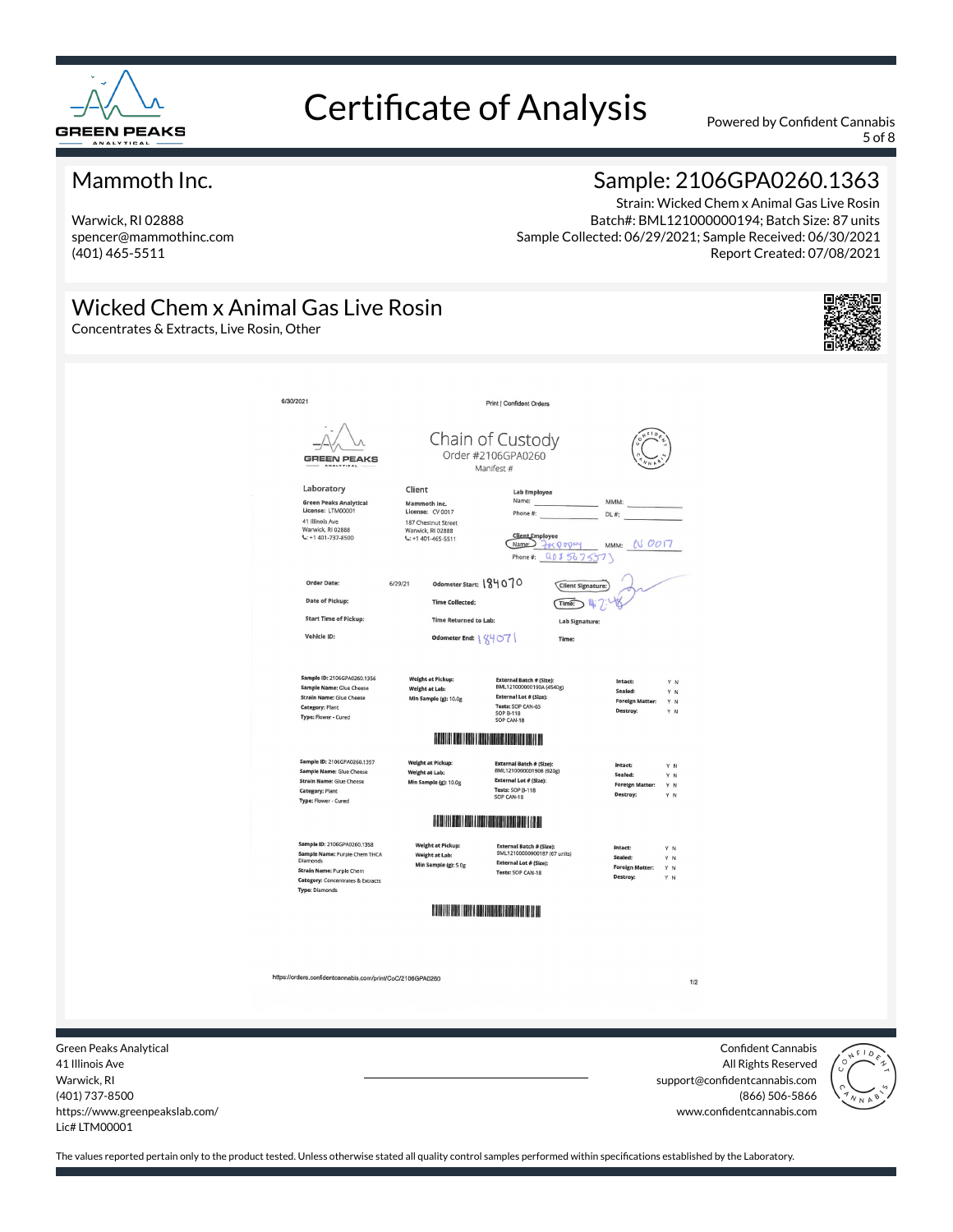

6 of 8

#### Mammoth Inc.

Warwick, RI 02888 spencer@mammothinc.com (401) 465-5511

## Sample: 2106GPA0260.1363

Strain: Wicked Chem x Animal Gas Live Rosin Batch#: BML121000000194; Batch Size: 87 units Sample Collected: 06/29/2021; Sample Received: 06/30/2021 Report Created: 07/08/2021

### Wicked Chem x Animal Gas Live Rosin

Concentrates & Extracts, Live Rosin, Other

## Quality Control Data

| <b>Analytical Batch ID</b> | QC Sample ID | <b>Assay Name</b> | <b>QC Category Name</b> |
|----------------------------|--------------|-------------------|-------------------------|
| 07012021-1                 | 07012021-B-1 | Cannabinoids      | Blank                   |
| <b>QC Notes</b>            |              |                   |                         |
| None                       |              |                   |                         |
| <b>BLANKS</b>              |              |                   |                         |
|                            |              |                   | Pass/Fail               |
| <b>REAGENT BLANK</b>       |              |                   | PASS                    |
| <b>CCAL BLANK1</b>         |              |                   | PASS                    |
| <b>CCAL BLANK 2</b>        |              |                   | PASS                    |
| <b>CCAL BLANK3</b>         |              |                   | PASS                    |

Green Peaks Analytical 41 Illinois Ave Warwick, RI (401) 737-8500 https://www.greenpeakslab.com/ Lic# LTM00001

Confident Cannabis All Rights Reserved support@confidentcannabis.com (866) 506-5866 www.confidentcannabis.com

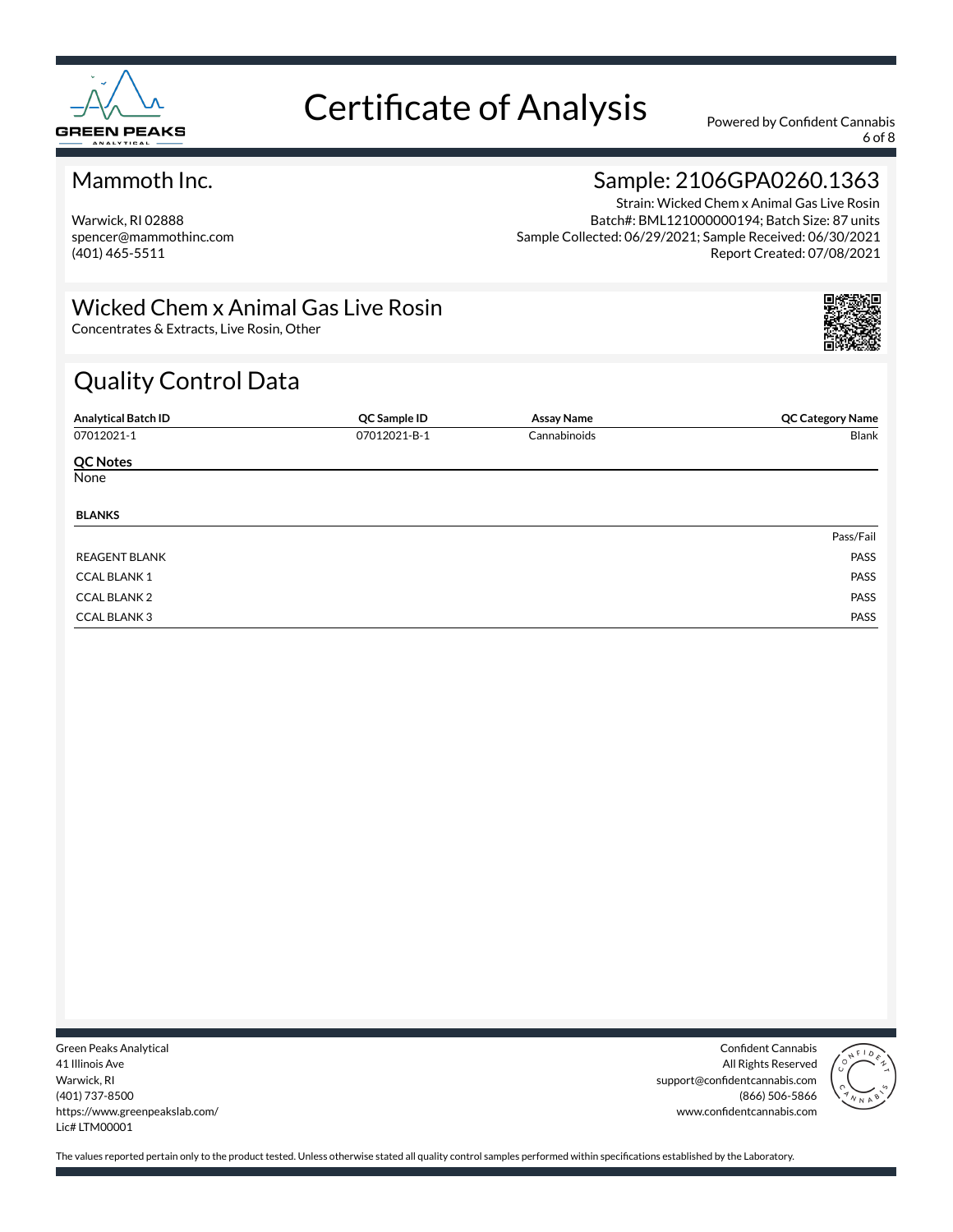

7 of 8

#### Mammoth Inc.

Warwick, RI 02888 spencer@mammothinc.com (401) 465-5511

## Sample: 2106GPA0260.1363

Strain: Wicked Chem x Animal Gas Live Rosin Batch#: BML121000000194; Batch Size: 87 units Sample Collected: 06/29/2021; Sample Received: 06/30/2021 Report Created: 07/08/2021

### Wicked Chem x Animal Gas Live Rosin

Concentrates & Extracts, Live Rosin, Other

## Quality Control Data

| <b>Analytical Batch ID</b> | QC Sample ID | <b>Assay Name</b> | <b>QC Category Name</b> |
|----------------------------|--------------|-------------------|-------------------------|
| 07012021-1                 | 07012021-D-1 | Cannabinoids      | Sample Duplicate        |
| <b>QC Notes</b>            |              |                   |                         |
| None                       |              |                   |                         |
| <b>DUPLICATES</b>          |              |                   |                         |
|                            |              |                   | PASS/FAIL               |
| <b>Field Duplicate</b>     |              |                   | N/A                     |
| Sample Duplicate           |              |                   | PASS                    |

Green Peaks Analytical 41 Illinois Ave Warwick, RI (401) 737-8500 https://www.greenpeakslab.com/ Lic# LTM00001

Confident Cannabis All Rights Reserved support@confidentcannabis.com (866) 506-5866 www.confidentcannabis.com